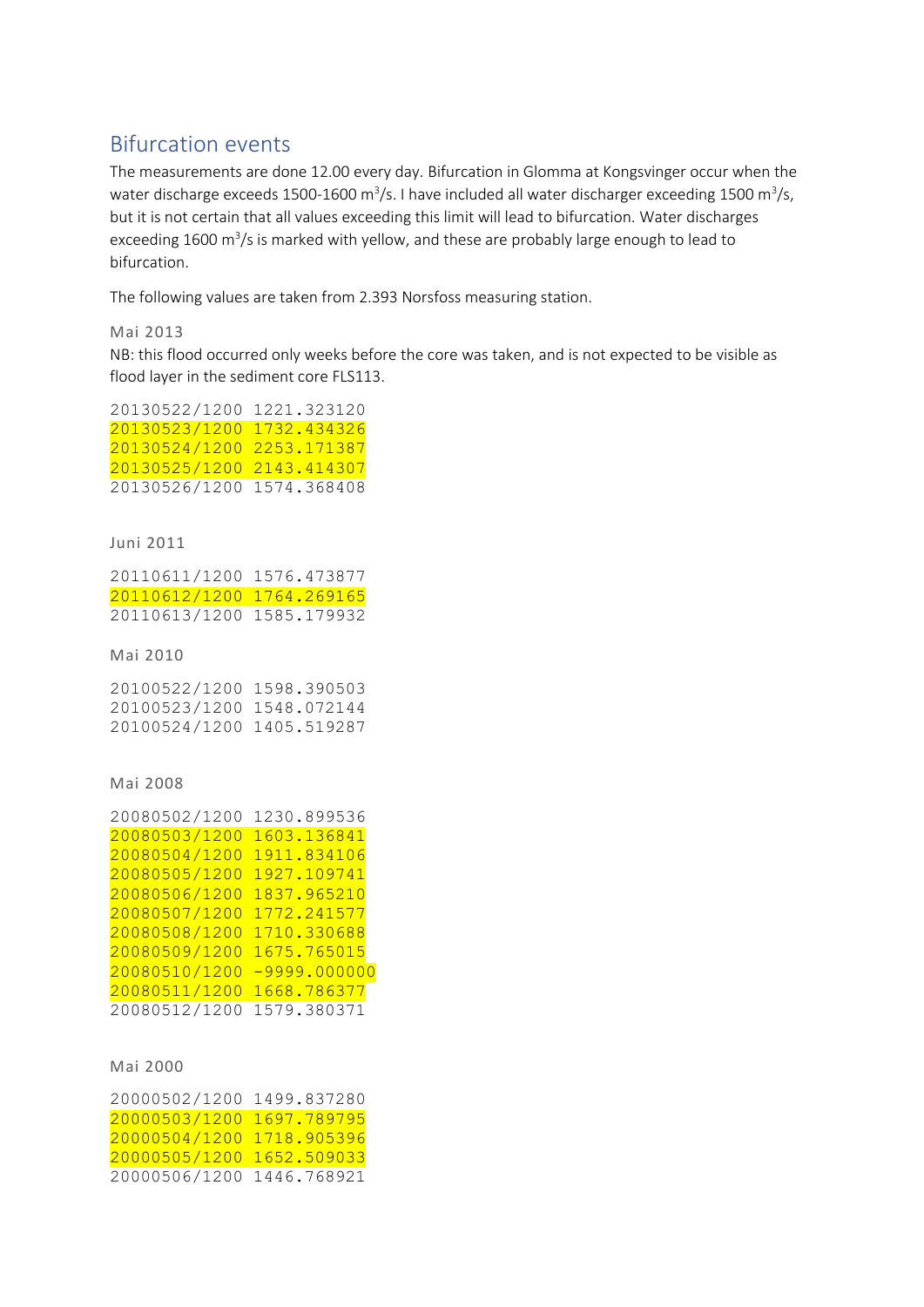Mai/juni 1995

| 19950528/1200 | 1407.097046 |
|---------------|-------------|
| 19950529/1200 | 1621.621948 |
| 19950530/1200 | 1791.035400 |
| 19950531/1200 | 2039.673218 |
| 19950601/1200 | 2449.377686 |
| 19950602/1200 | 2947.559570 |
| 19950603/1200 | 3176.060547 |
| 19950604/1200 | 3116.862305 |
| 19950605/1200 | 2711.124756 |
| 19950606/1200 | 2266.913330 |
| 19950607/1200 | 1901.836548 |
| 19950608/1200 | 1623.895020 |
| 19950609/1200 | 1634.363647 |
| 19950610/1200 | 1737.880737 |
| 19950611/1200 | 1520.660034 |

## Mai 1993

19930504/1200 1599.501221 19930505/1200 1760.375488 19930506/1200 1473.435059

Mai 1899

| 19880511/1200 | 1503.971313 |
|---------------|-------------|
| 19880512/1200 | 1588.561890 |
| 19880513/1200 | 1565.722656 |
| 19880514/1200 | 1588.561890 |
| 19880515/1200 | 1737.938721 |
| 19880516/1200 | 1833.830200 |
| 19880517/1200 | 1765.996704 |
| 19880518/1200 | 1777.254028 |
| 19880519/1200 | 1654.501709 |
| 19880520/1200 | 1377.255127 |

Oktober 1987 (one out of two autumn floods)

| 19871016/1200 1312.507324 |  |
|---------------------------|--|
| 19871017/1200 1632.441040 |  |
| 19871018/1200 1919.587646 |  |
| 19871019/1200 1599.501221 |  |

Juni 1987 (vår)

| 19870618/1200 1497.846069 |
|---------------------------|
| 19870619/1200 1682.190063 |
| 19870620/1200 1559.506958 |
| 19870621/1200 1461.284180 |
| 19870622/1200 1503.971313 |
|                           |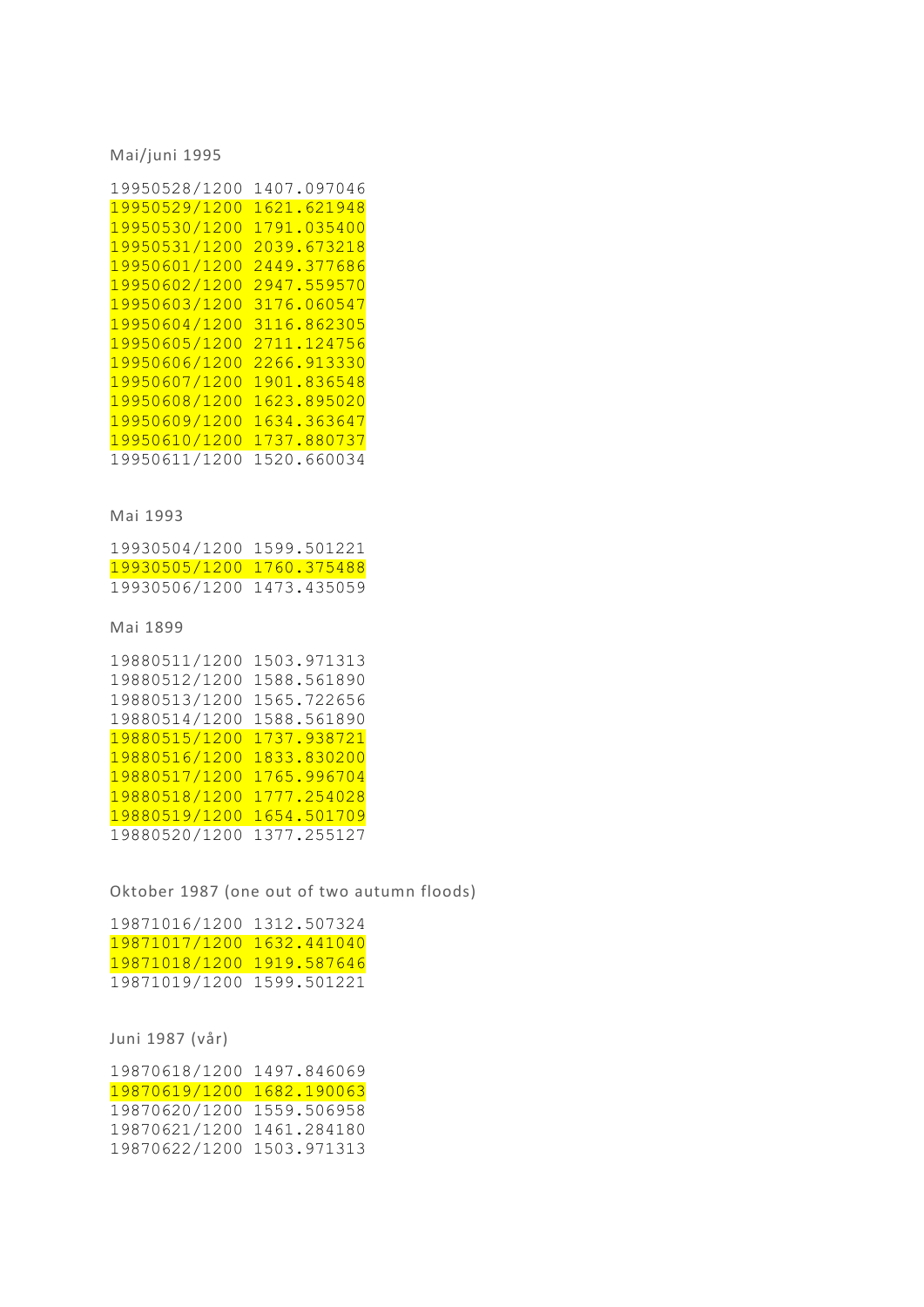## Mai 1986

| 19860506/1200 1479.523926 |             |
|---------------------------|-------------|
| 19860507/1200             | 1845.203125 |
| 19860508/1200             | 1936.866211 |
| 19860509/1200             | 1983.146362 |
| 19860510/1200             | 1890.884033 |
| 19860511/1200             | 1822.476562 |
| 19860512/1200             | 1799.826782 |
| 19860513/1200             | 1754.758789 |
| 19860514/1200             | 1599.501221 |

## Mai 1985

| 19850522/1200 | 1510.105957 |
|---------------|-------------|
| 19850523/1200 | 1559.506958 |
| 19850524/1200 | 1522.402100 |
| 19850525/1200 | 1306.677124 |
| 19850526/1200 | 1209.017700 |
| 19850527/1200 | 1266.131714 |
| 19850528/1200 | 1510.105957 |
| 19850529/1200 | 1794.176514 |
| 19850530/1200 | 1896.615234 |
| 19850531/1200 | 1693.300171 |
| 19850601/1200 | 1341.797852 |

#### Mai 1983

19830520/1200 1370.066406 19830521/1200 1664.140503 19830522/1200 1572.735229

## Mai 1979

19790526/1200 1422.270386 19790527/1200 1613.232666 19790528/1200 1582.840332 19790529/1200 1522.610962

Mai 1978

19780525/1200 1598.021973 19780526/1200 1715.360718 19780527/1200 1618.309204

Mai 1975

19750513/1200 1546.545288 19750514/1200 1638.647095 19750515/1200 1546.545288

The following values are taken from 2.2 measuring station.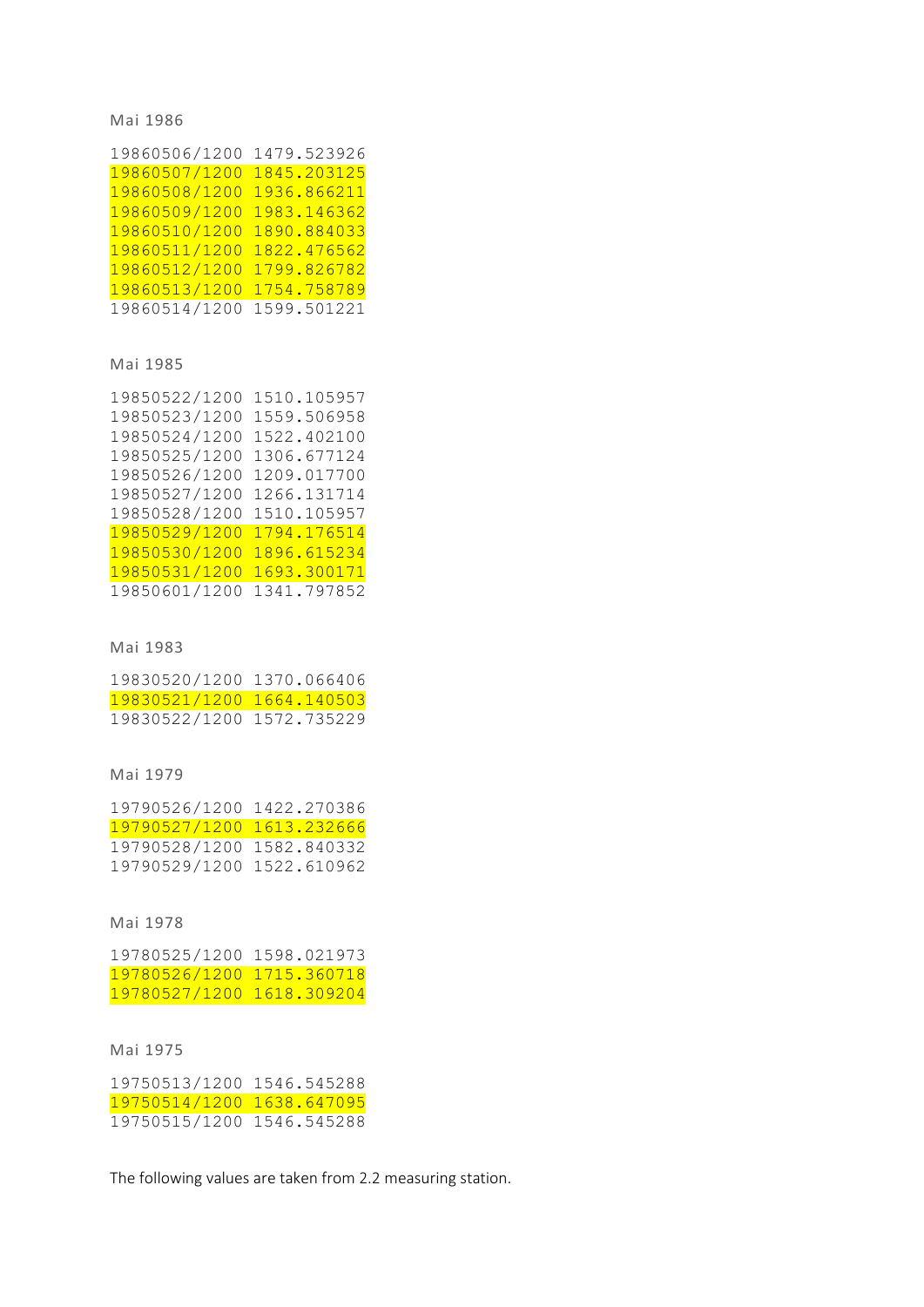Juni 1973

19730602/1200 1388.627319 19730603/1200 1864.119751 19730604/1200 1747.896362 19730605/1200 1438.000122

Juni 1967

| 19670519/1200 | 1438.000122 |
|---------------|-------------|
| 19670520/1200 | 1740.250488 |
| 19670521/1200 | 1709.795654 |
| 19670522/1200 | 1567.971924 |
| 19670523/1200 | 1509.674561 |
| 19670524/1200 | 1488.031982 |
| 19670525/1200 | 1590.051392 |
| 19670526/1200 | 1983.191284 |
| 19670527/1200 | 2487.174316 |
| 19670528/1200 | 2718.930176 |
| 19670529/1200 | 2566.500244 |
| 19670530/1200 | 2357.097656 |
| 19670531/1200 | 2417.466797 |
| 19670601/1200 | 2764.402100 |
| 19670602/1200 | 2846.978516 |
| 19670603/1200 | 2967.893555 |
| 19670604/1200 | 2664.746582 |
| 19670605/1200 | 2297.315918 |
| 19670606/1200 | 1999.280518 |
| 19670607/1200 | 1656.997437 |
| 19670608/1200 | 1388.627319 |

Mai 1966

| 19660516/1200 | 1538.717407 |
|---------------|-------------|
| 19660517/1200 | 1879.832275 |
| 19660518/1200 | 1919.334473 |
| 19660519/1200 | 1903.495728 |
| 19660520/1200 | 2331.404785 |
| 19660521/1200 | 2893.255859 |
| 19660522/1200 | 2810.163086 |
| 19660523/1200 | 2357.097656 |
| 19660524/1200 | 2129.779541 |
| 19660525/1200 | 2047.846558 |
| 19660526/1200 | 1763.226685 |
| 19660527/1200 | 1480.844482 |

# Mai 1963

19630512/1200 1409.706055 19630513/1200 1770.911133 19630514/1200 1763.226685 19630515/1200 1560.638550